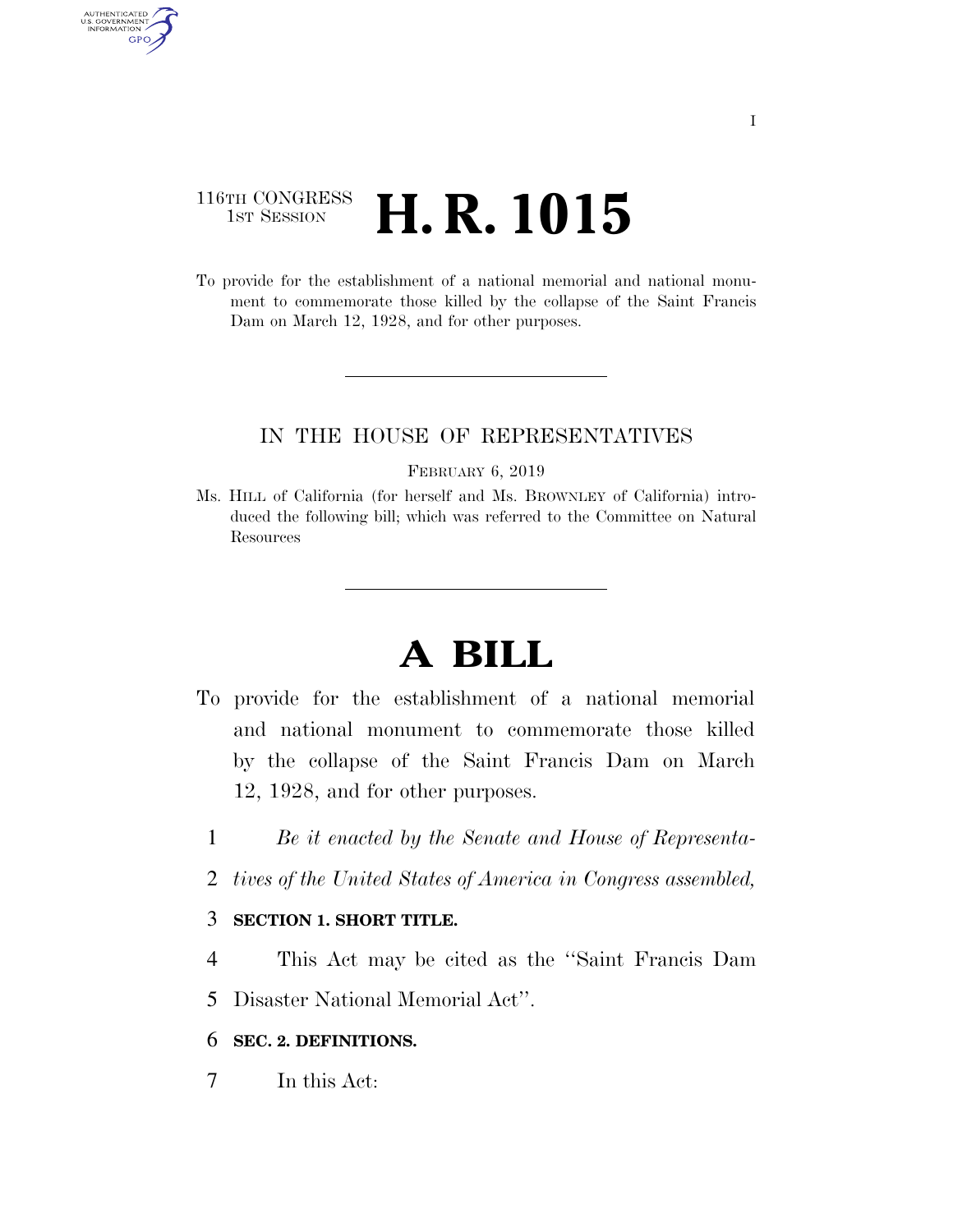(1) MEMORIAL.—The term ''Memorial'' means the Saint Francis Dam Disaster National Memorial authorized under section 3(a). (2) MONUMENT.—The term ''Monument'' means the Saint Francis Dam Disaster National 6 Monument established by section  $5(a)$ . (3) SECRETARY.—The term ''Secretary'' means the Secretary of Agriculture. (4) STATE.—The term ''State'' means the State of California. **SEC. 3. SAINT FRANCIS DAM DISASTER NATIONAL MEMO- RIAL.**  (a) ESTABLISHMENT.—The Secretary may establish a memorial at the Saint Francis Dam site in the county of Los Angeles, California, for the purpose of honoring the victims of the Saint Francis Dam disaster of March 12, 1928. (b) REQUIREMENTS.—The Memorial shall be— (1) known as the ''Saint Francis Dam Disaster National Memorial''; and 21 (2) managed by the Forest Service. (c) DONATIONS.—The Secretary may accept, hold, administer, invest, and spend any gift, devise, or bequest

of real or personal property made to the Secretary for pur-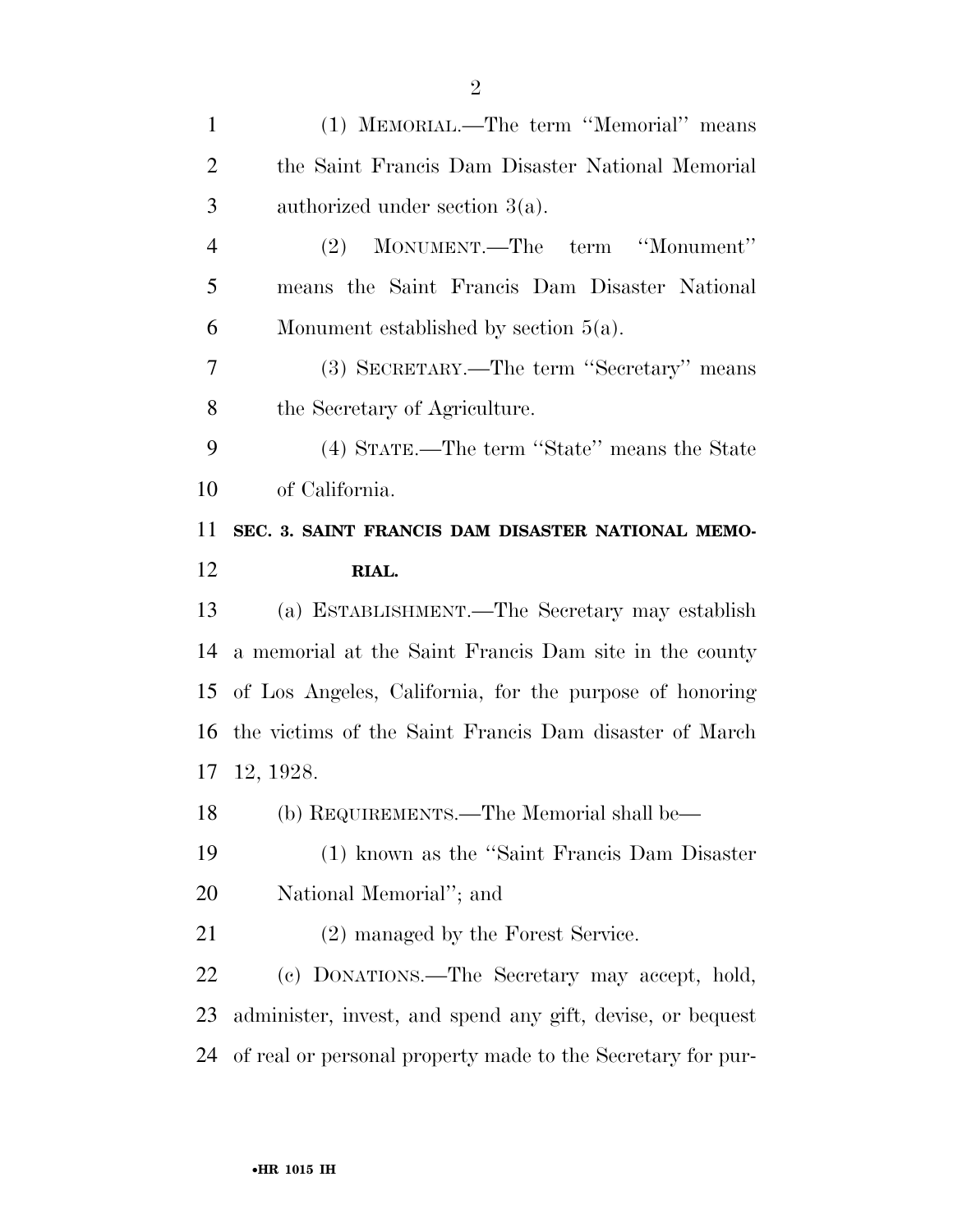poses of developing, designing, constructing, and man-aging the Memorial.

#### **SEC. 4. RECOMMENDATIONS FOR MEMORIAL.**

 (a) IN GENERAL.—Not later than 3 years after the date of enactment of this Act, the Secretary shall submit to Congress recommendations regarding—

 (1) the planning, design, construction, and long-term management of the Memorial;

(2) the proposed boundaries of the Memorial;

 (3) a visitor center and educational facilities at the Memorial; and

(4) ensuring public access to the Memorial.

 (b) CONSULTATION.—In preparing the recommenda- tions required under subsection (a), the Secretary shall consult with—

(1) appropriate Federal agencies;

 (2) State, Tribal, and local governments, in-cluding the Santa Clarita City Council; and

(3) the public.

**SEC. 5. ESTABLISHMENT OF SAINT FRANCIS DAM DISASTER** 

### **NATIONAL MONUMENT.**

 (a) ESTABLISHMENT.—There is established as a na- tional monument in the State certain National Forest Sys- tem land administered by the Secretary in the county of Los Angeles, California, comprising approximately 353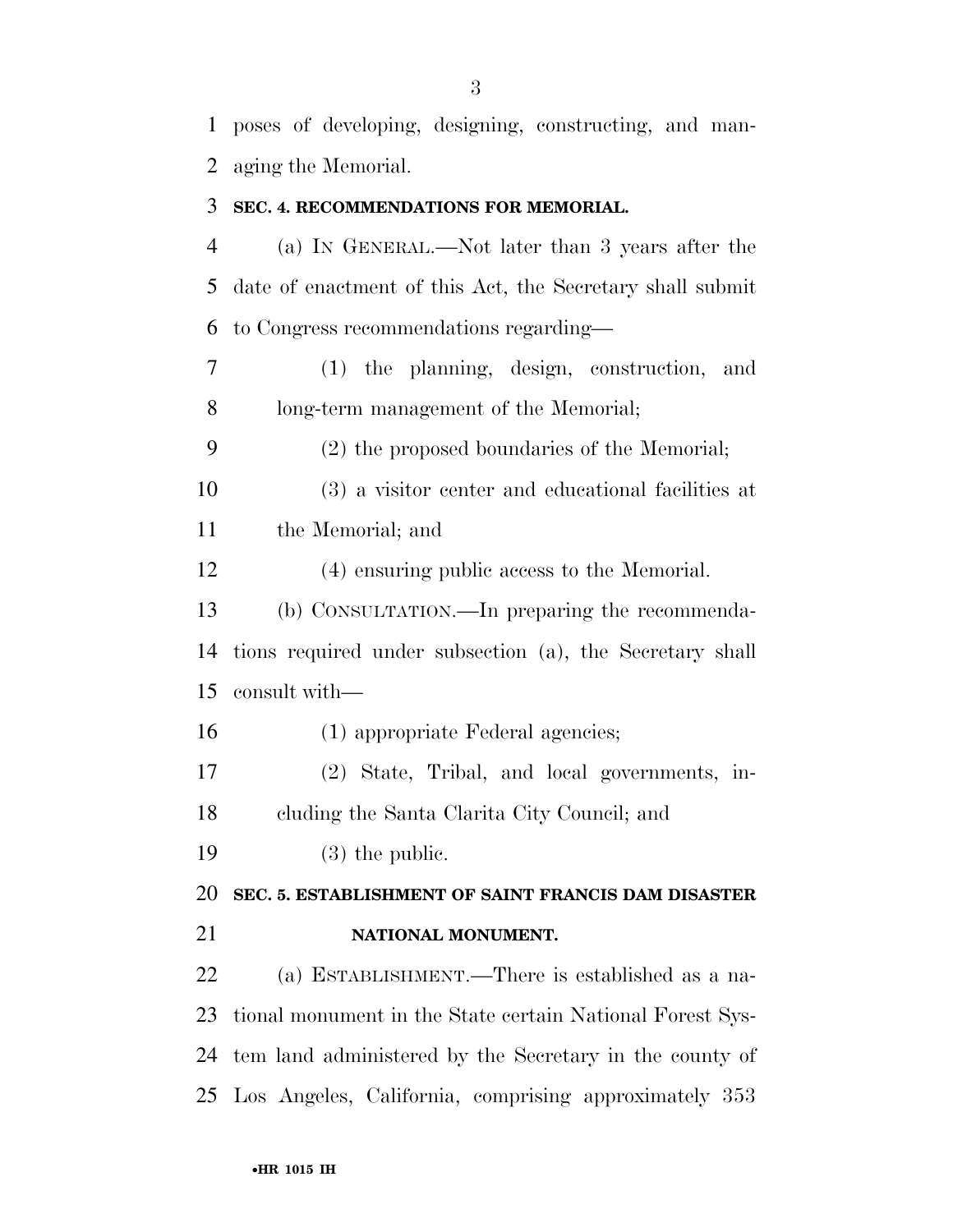acres, as generally depicted on the map entitled ''Proposed Saint Francis Dam Disaster National Monument'' and dated September 12, 2018, to be known as the ''Saint Francis Dam Disaster National Monument''.

 (b) PURPOSE.—The purpose of the Monument is to conserve and enhance for the benefit and enjoyment of the public the cultural, archaeological, historical, watershed, educational, and recreational resources and values of the Monument.

## **SEC. 6. DUTIES OF THE SECRETARY WITH RESPECT TO MONUMENT.**

(a) MANAGEMENT PLAN.—

 (1) IN GENERAL.—Not later than 4 years after the date of enactment of this Act, the Secretary shall develop a management plan for the Monument. (2) CONSULTATION.—The management plan shall be developed in consultation with—

18 (A) appropriate Federal agencies;

 (B) State, Tribal, and local governments; and

21 (C) the public.

 (3) CONSIDERATIONS.—In developing and im- plementing the management plan, the Secretary shall, with respect to methods of protecting and pro-viding access to the Monument, consider the rec-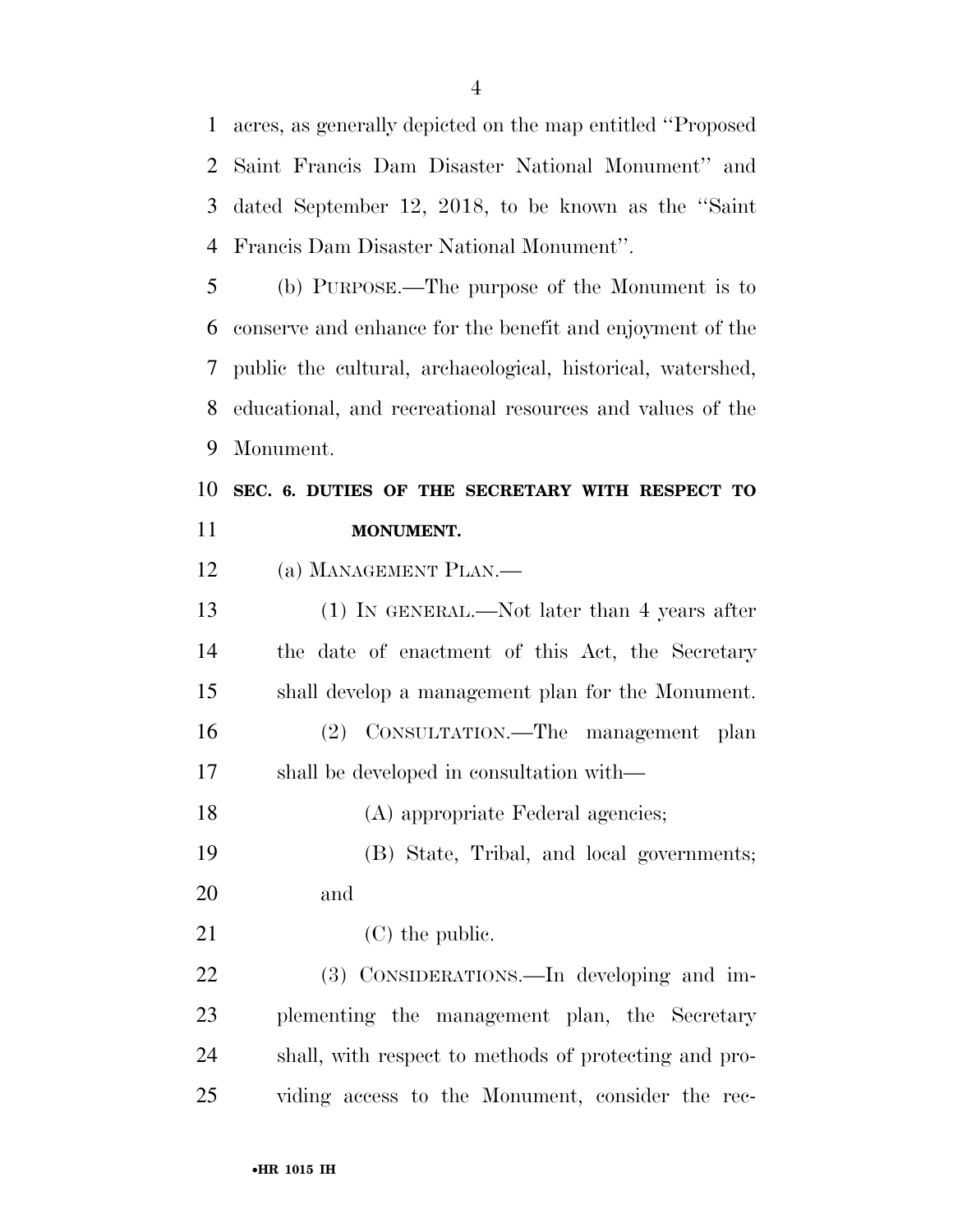| $\mathbf{1}$   | ommendations of the Saint Francis Disaster Na-       |
|----------------|------------------------------------------------------|
| $\overline{2}$ | tional Memorial Foundation, the Santa Clarita Val-   |
| 3              | ley Historical Society, and the Community Hiking     |
| $\overline{4}$ | Club of Santa Clarita.                               |
| 5              | (b) MANAGEMENT.—The Secretary shall manage the       |
| 6              | Monument—                                            |
| 7              | $(1)$ in a manner that conserves and enhances        |
| 8              | the cultural and historic resources of the Monument; |
| 9              | and                                                  |
| 10             | $(2)$ in accordance with—                            |
| 11             | (A) the Forest and Rangeland Renewable               |
| 12             | Resources Planning Act of 1974 (16 U.S.C.            |
| 13             | 1600 et seq.);                                       |
| 14             | (B) the laws generally applicable to the             |
| 15             | National Forest System;                              |
| 16             | $(C)$ this Act; and                                  |
| 17             | (D) any other applicable laws.                       |
| 18             | $(e)$ USES.—                                         |
| 19             | (1) USE OF MOTORIZED VEHICLES.—The use of            |
| 20             | motorized vehicles within the Monument may be per-   |
| 21             | mitted only—                                         |
| 22             | (A) on roads designated for use by motor-            |
| 23             | ized vehicles in the management plan required        |
| 24             | under subsection (a);                                |
| 25             | (B) for administrative purposes; or                  |